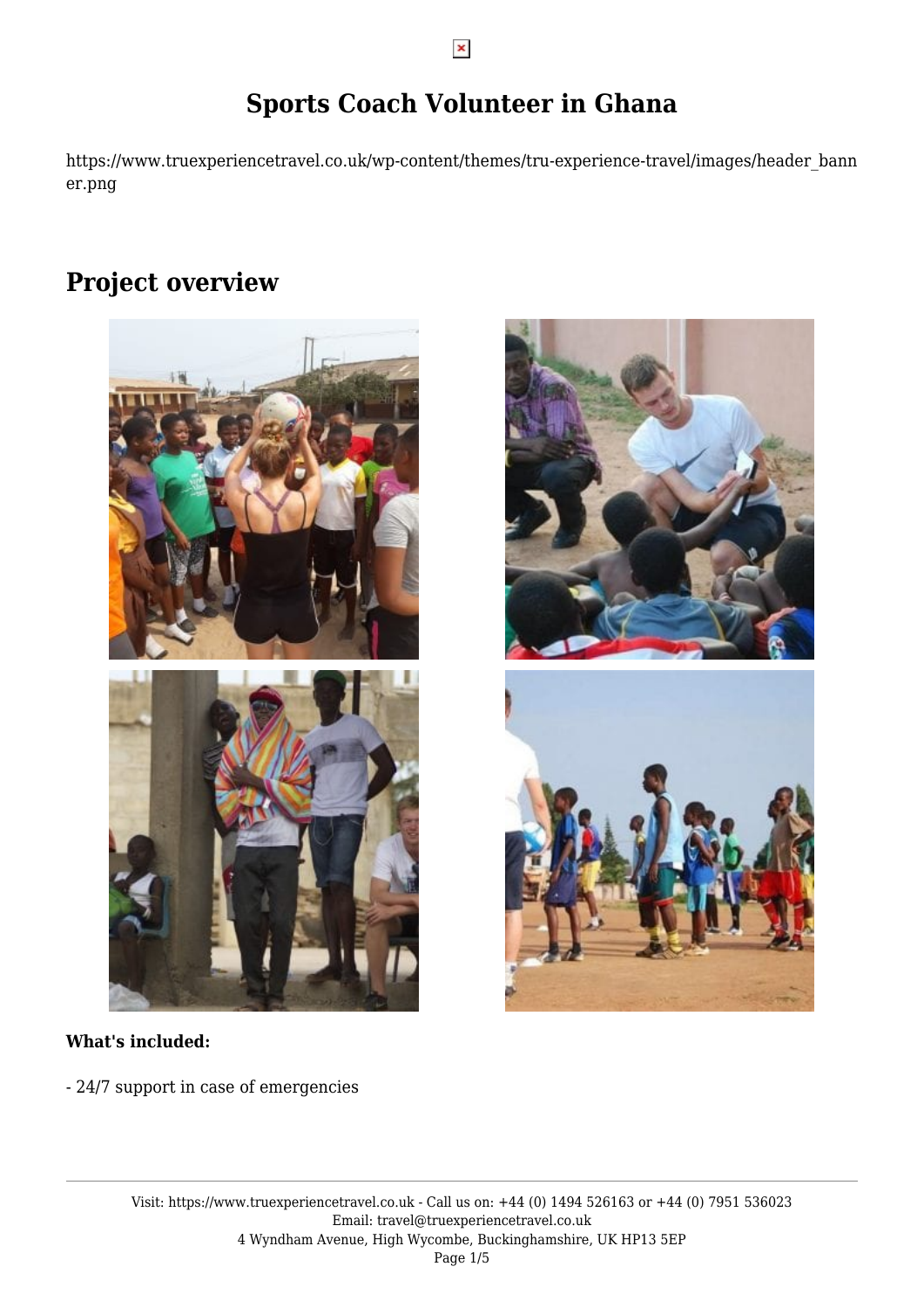## **Sports Coach Volunteer in Ghana**

https://www.truexperiencetravel.co.uk/wp-content/themes/tru-experience-travel/images/header\_bann er.png

- Accommodation
- Airport Pick up
- English speaking coordinator
- Meals
- Orientation

#### **What's not included:**

- Airport drop off
- Flights
- Travel insurance
- Vaccination
- Visa

# **Project itinerary**

Sport is a shared passion that goes beyond language barriers, so you'll feel part of the team from day one! With good preparation and the confidence to instruct a small team of children, this really is a great opportunity for those looking to gain experience as a sports coach volunteer. And on top of that, you have the rewarding job of boosting the skills and confidence of the children you are working with!

### **Mandatory Orientation Day**

On the Monday of your first week at this location, you will join our orientation day to familiarise yourself with the surroundings, as well as local culture. Your program will continue as usual from Tuesday onward throughout the rest of the week.

### **Orientation Day Schedule**

- Introduction meeting, House rules, Setting Expectations,
- Health and Safety Advice and handling of documents.
- Ghanian Do's and Don'ts, Ghanian Culture Lessons and
- Language Lessons.Tour around the local area
- Drive into Accra to visit the museum and craft market,
- Independence Square and Oxford street.
- Visit local shops and amenities.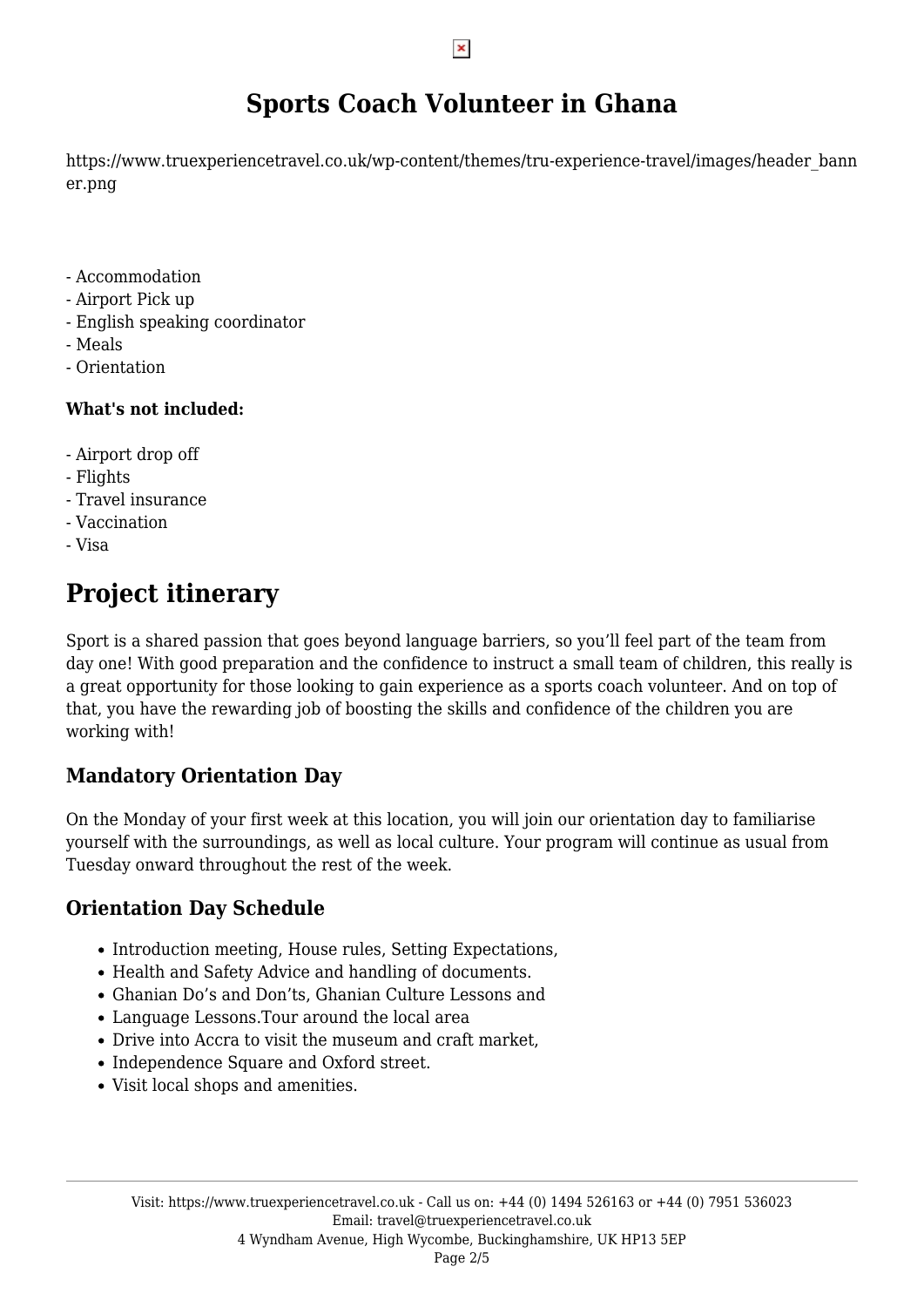# **Sports Coach Volunteer in Ghana**

https://www.truexperiencetravel.co.uk/wp-content/themes/tru-experience-travel/images/header\_bann er.png

- Lunch
- Meet some of our academy athletes at our training centre, help with our after school programme or visit the community children we support with our programs.

### **Weekly Schedule**

#### **Monday**

- Breakfast
- Introduction
- Lunch
- Introduction
- Dinner

#### **Tuesday to Friday**

- Breakfast
- Sports Coaching
- Lunch
- Sports Coaching
- Dinner
- Free time

#### **Please note:**

Cost of transport to locations is not included, but will usually be around £1.50 per day.

Actual schedules may vary depending upon the program you will be coaching, weather or unforeseen circumstances.

You can expect to spend 3 or more hours each day coaching.

There may also be matches on the weekends when your team is playing or other events that you may want to attend which are related to your sport.

### **Evenings and Weekends**

Your evenings and weekends are your own – unless you're hot-footing it to a match you're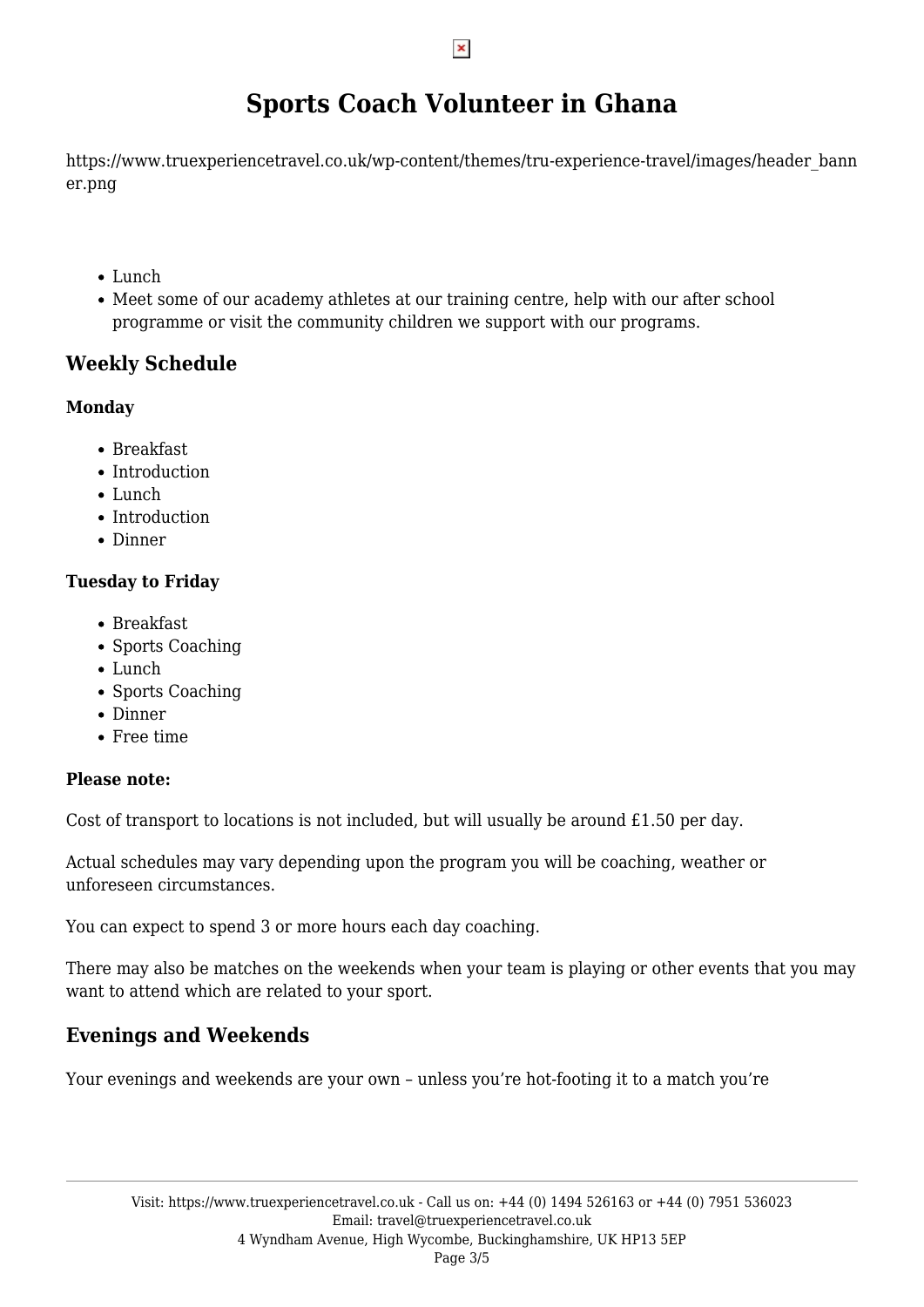## **Sports Coach Volunteer in Ghana**

https://www.truexperiencetravel.co.uk/wp-content/themes/tru-experience-travel/images/header\_bann er.png

supporting your team at! Many of our volunteers enjoy mixing with their new friends through the week and travel further afield at the weekends.

### **Places to Visit**

Here are some of our favourite destinations in Ghana …

- Cape Coast
- Lake Volta
- Elmina Castle
- Manhyia Palace
- National Museum of Ghana
- Kwame Nkrumah National Park
- Accra Mall
- Bojo Beach
- Aburi Botanical Gardens